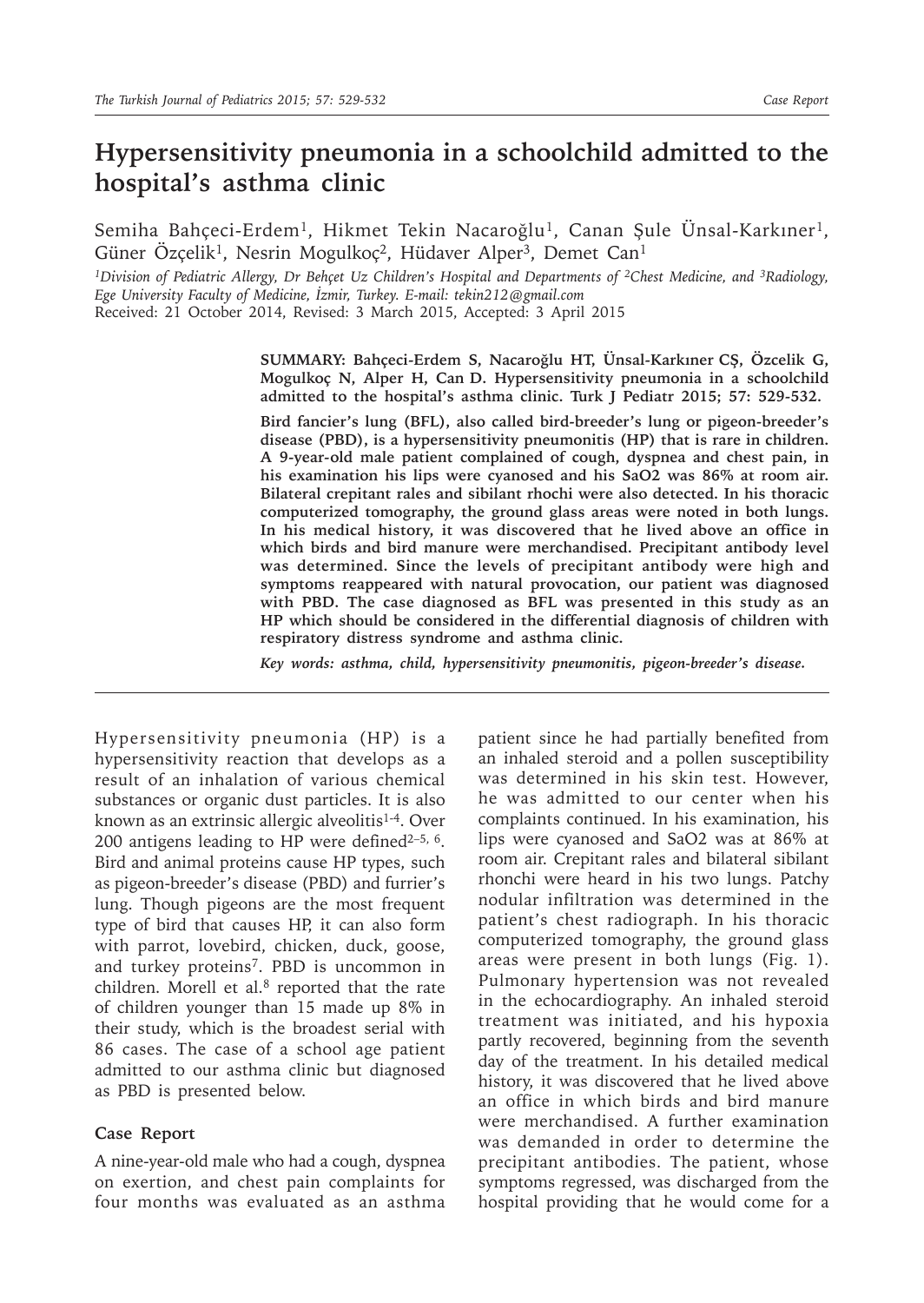

**Fig. 1.** Ground glass areas in both of the lungs as seen in the thoracic computerized tomography

control once a week while his antibody results were awaited. Although he was warned, the patient went back to the house where a bird lived and he was taken to the hospital with respiratory distress.

Pigeon-breeder's disease was considered due to the reappearance of the auscultation symptoms and the decrease in the pulmonary function tests (PFT) after the exposure. The precipitant antibody levels for pigeons and budgerigars were found to be high (pigeon IgG>200 [0–38] and budgerigar IgG >200 [0–8]). Since the antibodies were positive and the symptoms reappeared through natural provocation, our patient was diagnosed with PBD. His treatment was 60 mg/day of systemic steroids. The dosage of the steroid was decreased after the symptoms got under control (Table 1). Regression was observed in the patchy nodular filtrates located in the chest x-ray taken on day 42 of the

patient's follow-up. The follow-up and the treatment of the patient are continuing.

## **Discussion**

Hypersensitivity pneumonia is developed through exposure to various antigens, and it develops through type III and type IV allergic reactions in the bronchi and alveoli $4,6,9$ . Though the immune mechanisms explain the pathogenesis of the disease, why the disease does not develop in everybody who is exposed to the antigen remains a mystery<sup>10,11</sup>. HP is clinically classified as acute, subacute, and chronic3,4,6,8. The acute form develops in susceptible people through the intermittent exposure to high amounts of the antigen. The symptoms occur 4–8 hours after the exposure and mimics an acute viral infection. The most common symptoms are high fever, chills, malaise, myalgia, a nonproductive cough, and dyspnea. The subacute form develops in susceptible people who continuously inhale low concentrations of the antigen. The symptoms progress deviously. In the absence of acute symptoms, the progressive cough and dyspnea exist for several weeks and months. In the acute and subacute forms, the symptoms are resolved by moving the person away from the environment $3,12$ .

Hypertension and cor pulmonale may develop in chronic form. Our patient with a repeated exposure history had come to us with chest pain on exertion and coughing complaints continuing for the past four months. Bilateral sibilant rhonchi, rales, and hypoxemia were present in the application, but the pulmonary

|                           | $SaO2(\%)$ | $FVC(\%)$ | $FEV1(\%)$ | FEV1/<br><b>FVC</b> | $PEF(\%)$ | Starting treatment                                     |
|---------------------------|------------|-----------|------------|---------------------|-----------|--------------------------------------------------------|
| Appllication              | 86         | 58        | 68         | 114                 | 86        | Inhaled steroid                                        |
| 7.day<br>14. day          | 93         | 56        | 66         | 114                 | 86        | Inhaled steroid                                        |
| (Natural)<br>provocation) | 90         | 54        | 60         | 108                 | 86        | Oral steroid (60 mg/day)                               |
| $21.$ day                 | 94         | 68        | 79         | 114                 | 100       | Oral steroid $(30 \text{ mg/day})$                     |
| $42.$ day                 | 97         | 74        | 86         | 113                 | 110       | Oral steroid $(15 \text{ mg/day})$                     |
| 84. day                   | 98         | 82        | 85         | 104                 | 109       | Oral steroid(7.5mg/day)                                |
| 120. day                  | 99         | 84        | 92         | 106                 | 100       | Oral steroid discontinued<br>Inhaled steroid continued |

**Table I.** Treatment Plan and PFT Results of the Patient

SaO2: Arterial blood oxygen saturation, FVC: Forced vital capacitiy, FEV1: Forced expiratory volume in one second, FEV1/FVC: Forced expiratory volume in one second / Forced vital capacitiy (The ratio of the two volumes), PEF: Peak expiratory flow.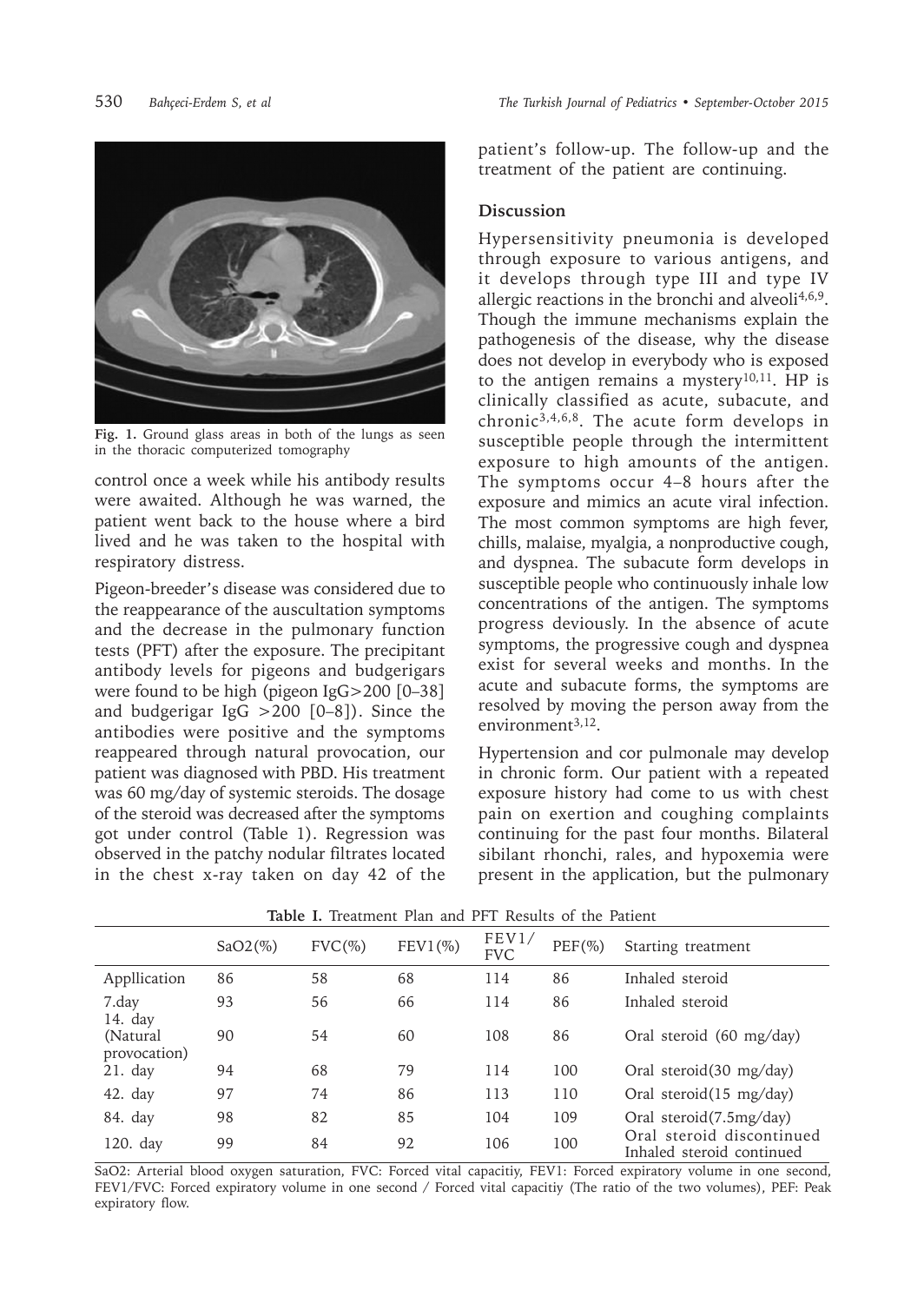hypertension did not exist. As a result, we thought that our patient was in a subacute form $3,12$ . In the chronic form, there is reversible lung damage. Progressive dyspnea, cough, restlessness, and weight loss are the main symptoms. Pulmonary hypertension and cor pulmonale may also develop. Above all, the symptoms are not resolved by discontinuing the exposure to the antigen $3,15$ .

There is still no specific test or biomarker for the diagnosis of this disease. There are multiple diagnostic criteria for HP. The criteria is: appropriate exposure, exertional dyspnea, inspiratory crackles, and lymphocytic alveolitis. Lymphocytic alveolitis is not required providing that at least two of the following criteria are met: recurrent febrile episodes, infiltrates on the chest radiograph, decreased diffusing capacity of the lung for carbon monoxide (DLCO), or an improvement away from the exposure<sup>13</sup>. One of the characteristic symptoms of HP is the existence of precipitant antibodies. The pigeon and budgerigar precipitant antibody levels in the serum of our patient, who was exposed to a variety of birds, were found to be high.

Pigeon-breeder's disease in children is rare compared to adults and as in the form of case reports. The youngest case reported is at age 4.4 years. In the publication, which reported two more patients younger than seven years of age, along with this patient, it was emphasized that the anamnesis was deepened since the existence of a long-lasting cough brings this disease to mind<sup>14</sup>. Up to the present, there have been three childhood cases reported in Turkey. One case was at age 10; after 6 years, another case was at age 5.5 years. These cases were reported from the same center<sup>15,16</sup>. Ceviz et at.17 reported the other Turkish case. The same disease is detected in the symptomatic mother and asymptomatic sibling of the child patient with a PBD diagnosis who came with pulmonary hypertension. This indicated to us the necessity of examining all of the members of the family in which an index case is detected.

The most significant step of the treatment is the elimination of the antigen. The steroids also have a key position in the treatment. There is no consensus about the duration of the treatment. However, there are cases reported with treatment durations as long as one year<sup>14</sup>. While we had a clinical response

with an inhaled steroid at the beginning, we had to continue with a systemic steroid after the reexposure of the patient. We think we have been able to decrease the dosage of the systemic steroid owing to the usage of the inhaled steroid.

In conclusion, the environmental exposure should be examined and HP should be kept in mind when the applicant children with an asthma profile also have serious hypoxia and in the presence of radiological findings.

## **REFERENCES**

- 1. Andronikou S, Goussard P, Gie RP. Not all children with nodular interstitial lung patterns in South Africa have TB-A rare case of paediatric "Bird Fanciers' disease". Pediatr Pulmonol 2011; 46: 1134-1136.
- 2. Costabel U, Guman J. Less common disease: hypersensitivity pneumonitis. In: Baugman RP, Du Bois RM, Lynch JP, Wells AU(eds). Diffuse Lung Disease. A Practical Approach. London: Arnold 2004: 203-212.
- 3. Blatman KH, Grammer LC. Hypersensitivity pneumonitis. Allegy Asthma Proc 2012; 33: 64-66.
- 4. Hirschmann JV, Pipavath SN, Godvin JD. Hypersensitivity pneumonitis: a historical, clinical and radiologic review. Radiographics 2009; 29: 1921-1938.
- 5. Selman M, Lacasse Y, Pardo A, Cormier Y. Hypersensitivity pneumonitis caused by fungi. Proc Am Thorac Soc 2010; 7: 229-236.
- 6. Lacasse Y, Girard M, Cormier Y. Recent advances in hypersensitivity pneumonitis. Chest 2012; 142: 208- 217.
- 7. Mehrparvar AH, Hashemi SH, Esfahani AH. Bird fancier's lung due to exposure to birds via a desert cooler. Int J Prev Med 2013; 4: 599-602.
- 8. Morell F, Roger A, Reyes L, et al. Bird fancier's lung: a series of 86 patients. Medicine (Baltimore) 2008; 87: 110-30.
- 9. Vourlekis JS, Schwarz MI, Cherniack RM, et al. The effect of pulmonary fibrosis on survival in patients with hypersensitivity pneumonitis. Am J Med 2004; 116: 662-668.
- 10. Kurup VP, Zacharisen MC, Fink JN. Hypersensitivity pneumonitis. Indian J Chest Dis Allied Sci 2006; 48: 115-128.
- 11. Cormier Y, Israel-Assayag E. The role of viruses in the pathogenesis of hypersensitivity pneumonitis. Curr Opin Pulm Med 2000; 6: 420-423.
- 12. Küpeli E, Karnak D. Hipersensitivite pnömonisi. Tüberküloz ve Toraks Dergisi 2011; 59: 194-204.
- 13. Glaizer C, Rose CS. Hypersensitivity pneumonitis. In: Rosenstock L, editor. Textbook of Occupational and Environmental Medicine. 2nd ed. Philadelphia: Elsevier Saunders; 2005:346–355.
- 14. Stauffer Ettlin M, Pache JC, Renevey F, et al. Bird breeder's disease: a rare diagnosis in young children. Eur J Pediatr 2006; 165: 55-61.